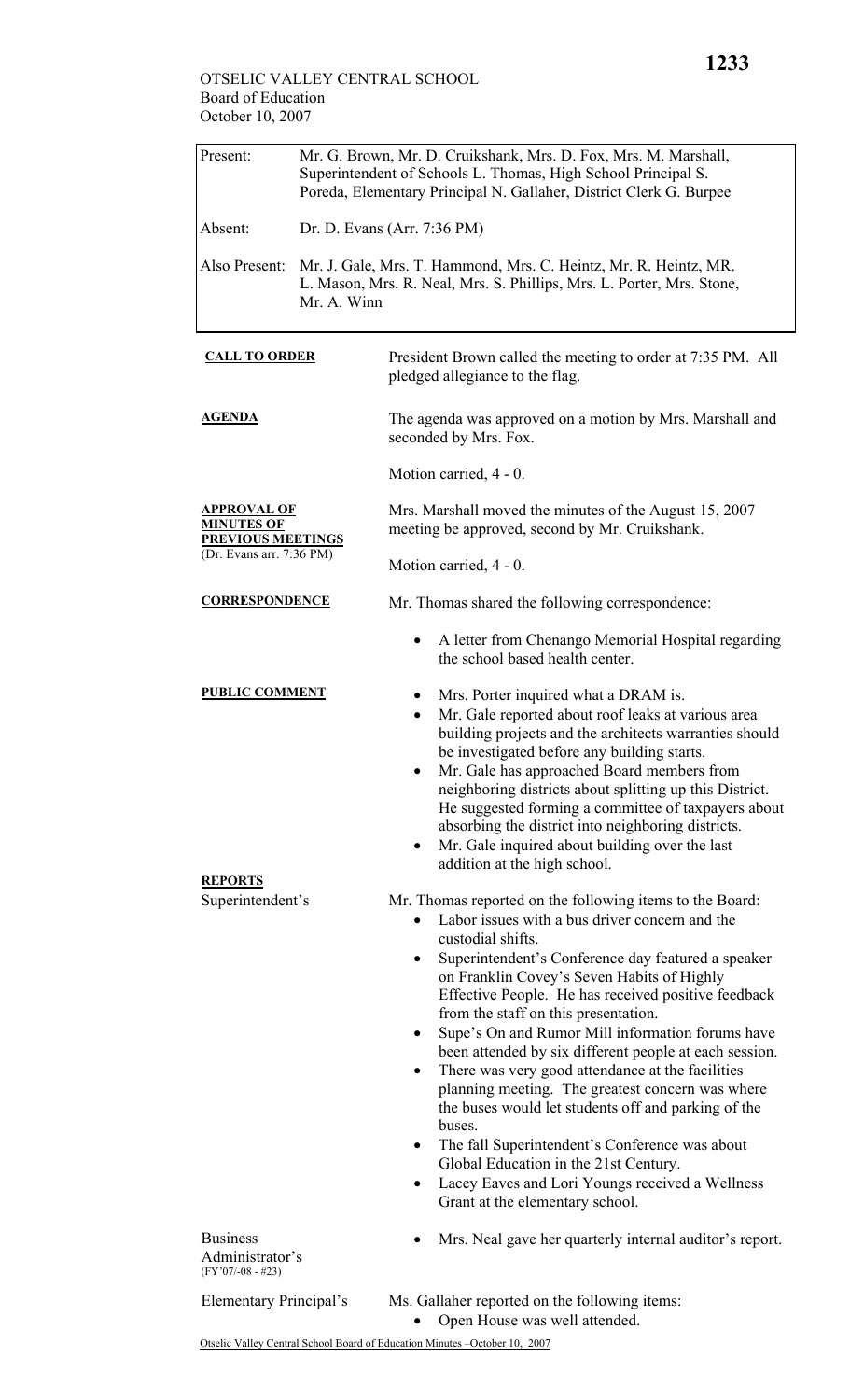|                                                 |                                                                                                                                                               | Mrs. Phillips gave a presentation on Reading First to<br>date. This is the third year of Reading First and they<br>have just completed the beginning of the year testing.                                                                                                                                                                                                                                                                                                                                                                                                                                                                                             | 1234                                                       |  |
|-------------------------------------------------|---------------------------------------------------------------------------------------------------------------------------------------------------------------|-----------------------------------------------------------------------------------------------------------------------------------------------------------------------------------------------------------------------------------------------------------------------------------------------------------------------------------------------------------------------------------------------------------------------------------------------------------------------------------------------------------------------------------------------------------------------------------------------------------------------------------------------------------------------|------------------------------------------------------------|--|
| <b>High School</b><br>Principal's               | $\bullet$<br>attended.                                                                                                                                        | Mr. Poreda reported on the following:<br>Open House was well attended.<br>The bon fire sponsored by the Booster Club was well<br>There is a mock DWI accident planned for October<br>Chenango county teen program.                                                                                                                                                                                                                                                                                                                                                                                                                                                    | $11th$ , weather permitting. This is in conjunction with a |  |
| Board Member's                                  | Recognition Week.<br>$\bullet$<br>٠<br>$\bullet$<br>training.<br>$\bullet$<br>pennysavers.<br>$\bullet$<br>end of the meeting.<br>$\bullet$<br>been resolved. | At this time, the Board members were recognized for<br>their service to the District in honor of School Board<br>Mrs. Marshall reported that nominations are needed<br>for Board Member of the Year.<br>The Fall Dinner Meeting of the Chenango County<br>School Boards' Association is on November 1, 2007<br>at 6:30 PM at BOCES. The topic will be on drugs<br>and alcohol in school systems.<br>Mr. Thomas reported on the six hour fiscal oversight<br>drivers in the area free papers such as the<br>Mr. Cruikshank requested an executive session at the<br>Mr. Brown inquired about the music room being<br>crowded. Mr. Poreda reported that the problem has | Mrs. Marshall suggested advertising for substitute bus     |  |
| <b>FINANCIAL REPORTS</b><br>$(FY'07/-08 - #24)$ | presented, second by Dr. Evans.                                                                                                                               | Motion by Mrs. Marshall, to accept the financial reports as                                                                                                                                                                                                                                                                                                                                                                                                                                                                                                                                                                                                           |                                                            |  |
|                                                 | Motion carried, $5 - 0$ .                                                                                                                                     |                                                                                                                                                                                                                                                                                                                                                                                                                                                                                                                                                                                                                                                                       |                                                            |  |
| <b>OLD BUSINESS</b><br><b>NEW BUSINESS</b>      | None at this time.                                                                                                                                            |                                                                                                                                                                                                                                                                                                                                                                                                                                                                                                                                                                                                                                                                       |                                                            |  |
| Personnel<br>Recommendations                    | Motion by Mr. Cruikshank, upon the recommendation of the<br>Superintendent of Schools, to approve the following<br>personnel recommendations:                 |                                                                                                                                                                                                                                                                                                                                                                                                                                                                                                                                                                                                                                                                       |                                                            |  |
|                                                 | Donna Liuzzo                                                                                                                                                  | Appointment as a<br>substitute school<br>nurse                                                                                                                                                                                                                                                                                                                                                                                                                                                                                                                                                                                                                        |                                                            |  |
|                                                 | George Lott                                                                                                                                                   | Conditional<br>appointment<br>pending<br>clearance from<br>the State<br>Education<br>Department as a<br>school business<br>manager, District<br>treasurer, as well<br>as the following<br>appointments:<br><b>Records Access</b><br>Officer; Petty<br>Cash Change<br>Fund for<br>Admissions;                                                                                                                                                                                                                                                                                                                                                                          | <b>Effective October</b><br>15, 2007                       |  |

Petty Cash

Change Fund for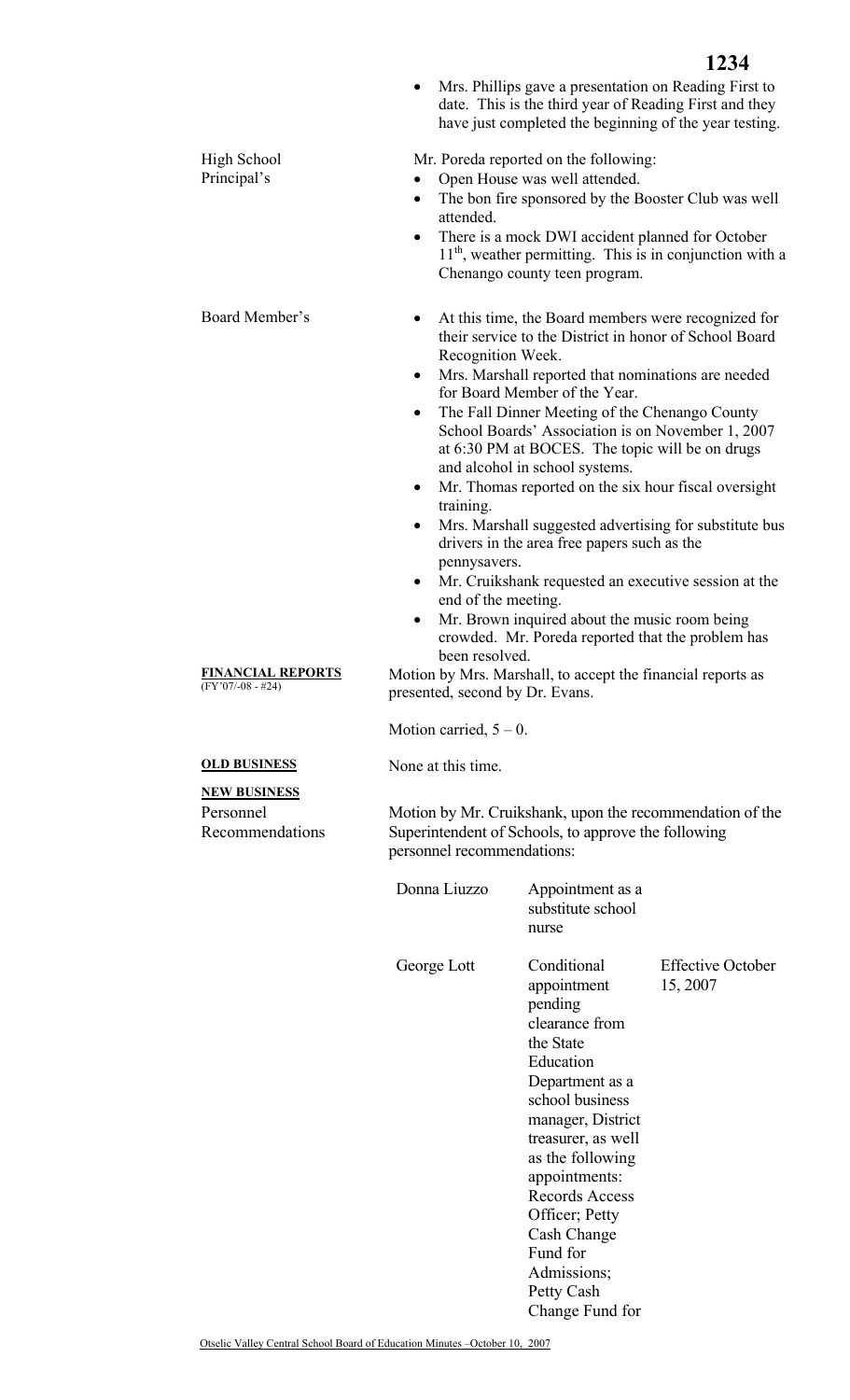|                  | Cafeteria;<br>Designation of<br>Authorized<br>Signatures on<br>Checks;<br>Preparing Bids;<br>Authorization to<br>prepare<br>Bond/Anticipatio<br>n Notes;<br>Authorization of<br>Treasurer to<br>invest revenues<br>with the approval<br>of the<br>Superintendent;<br>and Health<br>Consortium<br>alternate, at a<br>salary of<br>\$60,000.00,<br>pending<br>successful<br>completion of<br>the Civil Service<br>requirements. |                                                                  |
|------------------|-------------------------------------------------------------------------------------------------------------------------------------------------------------------------------------------------------------------------------------------------------------------------------------------------------------------------------------------------------------------------------------------------------------------------------|------------------------------------------------------------------|
| Diane Smith      | Resignation as<br>cheerleading<br>advisor for the<br>2007-2008 school<br>year.                                                                                                                                                                                                                                                                                                                                                |                                                                  |
| Sadie Allen      | Appointment as<br>the cheerleading<br>advisor for the<br>2007-2008 school<br>year                                                                                                                                                                                                                                                                                                                                             | At a stipend of<br>$$1,677.00$ plus<br>experience of<br>\$251.55 |
| Irene Veney      | Resignation as<br>library media<br>specialist                                                                                                                                                                                                                                                                                                                                                                                 | Effective<br>September 4,<br>2007                                |
| Natalie Beckwith | Appointment as<br>the book club<br>advisor at the<br>junior senior high<br>school                                                                                                                                                                                                                                                                                                                                             | At a stipend of<br>\$187.00                                      |
| Lisa Huntley     | Conditional<br>appointment<br>pending<br>clearance from<br>the State<br>Education<br>Department as a<br>substitute food<br>service helper                                                                                                                                                                                                                                                                                     |                                                                  |
| Jody Mashlykin   | Conditional<br>appointment<br>pending<br>clearance from<br>the State<br>Education                                                                                                                                                                                                                                                                                                                                             |                                                                  |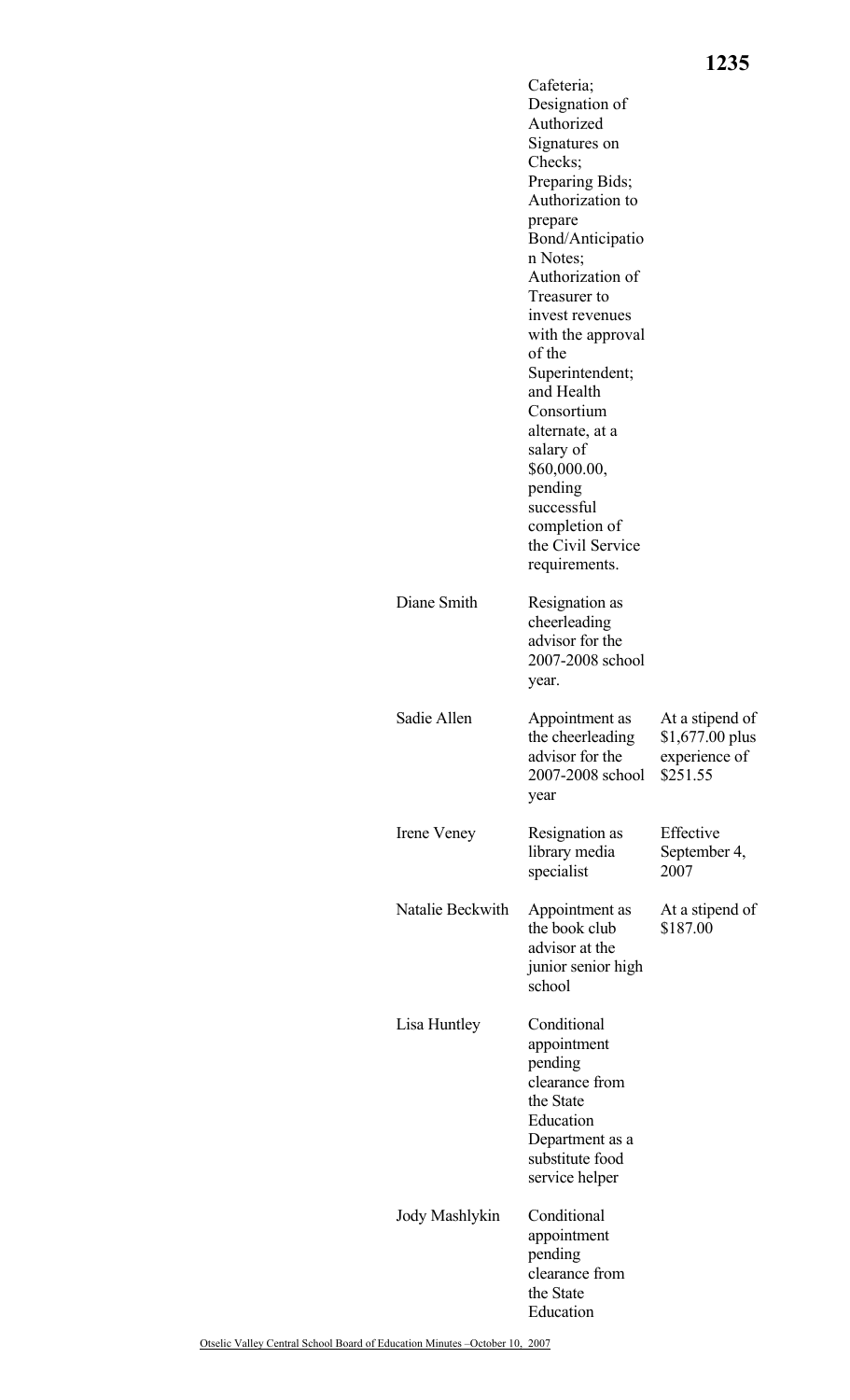|                                                                   |                                                                                                                                                                                                                                                                                   |                                                                                                                                                                                                                | 1236                                                    |
|-------------------------------------------------------------------|-----------------------------------------------------------------------------------------------------------------------------------------------------------------------------------------------------------------------------------------------------------------------------------|----------------------------------------------------------------------------------------------------------------------------------------------------------------------------------------------------------------|---------------------------------------------------------|
|                                                                   |                                                                                                                                                                                                                                                                                   | Department as a<br>substitute teacher                                                                                                                                                                          |                                                         |
|                                                                   | Gina Calvello                                                                                                                                                                                                                                                                     | Conditional<br>appointment<br>pending<br>clearance from<br>the State<br>Education<br>Department and<br>pending<br>successful<br>completion of the<br>bus driver road<br>test, as a<br>substitute bus<br>driver |                                                         |
|                                                                   | Colleen Hanville                                                                                                                                                                                                                                                                  | Appointment as<br>Spanish Club<br>advisor for the<br>2007-2008 school                                                                                                                                          | At a stipend per<br>the current<br><b>OVTA</b> contract |
|                                                                   | Mary Helen<br><b>Blake</b>                                                                                                                                                                                                                                                        | year<br>Appointment as a<br>mentor for the<br>2007-2008 school<br>year                                                                                                                                         | At a stipend of<br>\$750.00.                            |
|                                                                   | Second by Mrs. Fox.                                                                                                                                                                                                                                                               |                                                                                                                                                                                                                |                                                         |
|                                                                   | Motion carried, $5 - 0$ .                                                                                                                                                                                                                                                         |                                                                                                                                                                                                                |                                                         |
| Committee on Special<br>Education<br>Recommendations              | Motion by Dr. Evans, upon the recommendation of the<br>Superintendent of Schools, to accept the recommendations of<br>the Committee on Special Education resulting for the<br>meetings on September 7, September 17, September 24, and<br>September 27, 2007. Second by Mrs. Fox. |                                                                                                                                                                                                                |                                                         |
|                                                                   | Motion carried, $5 - 0$ .                                                                                                                                                                                                                                                         |                                                                                                                                                                                                                |                                                         |
| Addendum to<br>Superintendent's<br>Contract                       | Postponed to the November meeting.                                                                                                                                                                                                                                                |                                                                                                                                                                                                                |                                                         |
| Discussion Item -<br><b>Substitute School Bus</b><br>Driver Wages | Mr. Thomas distributed information from other districts<br>about what they pay substitute bus drivers. Perhaps a<br>change would entice more response. Mr. Springer<br>suggested \$17.00 to \$20.00 per hour.                                                                     |                                                                                                                                                                                                                |                                                         |
| Declaration of Surplus<br>Items<br>$(FY'07/08 - #25)$             | Motion by Mr. Cruikshank, upon the recommendation of the<br>Superintendent of Schools, to declare the computer monitors as<br>listed as surplus and to discard them through BOCES. Second by<br>Mrs. Marshall.                                                                    |                                                                                                                                                                                                                |                                                         |
|                                                                   | Motion carried, $5 - 0$ .                                                                                                                                                                                                                                                         |                                                                                                                                                                                                                |                                                         |
| NYS Attorney General<br><b>DRAM</b> Antitrust<br>Litigation       | Motion by Mr. Brown, upon the recommendation of the<br>Superintendent of Schools, to adopt the following resolution:                                                                                                                                                              |                                                                                                                                                                                                                |                                                         |
|                                                                   | antitrust litigation.                                                                                                                                                                                                                                                             | RESOLVED, that the Board of Education hereby ratifies and<br>confirms the authorization sent to the NYS Attorney general on<br>September 21, 2007 to represent the District in the DRAM                        |                                                         |
|                                                                   | Second by Mrs. Marshall.                                                                                                                                                                                                                                                          |                                                                                                                                                                                                                |                                                         |
|                                                                   | Motion carried, $5 - 0$ .                                                                                                                                                                                                                                                         |                                                                                                                                                                                                                |                                                         |